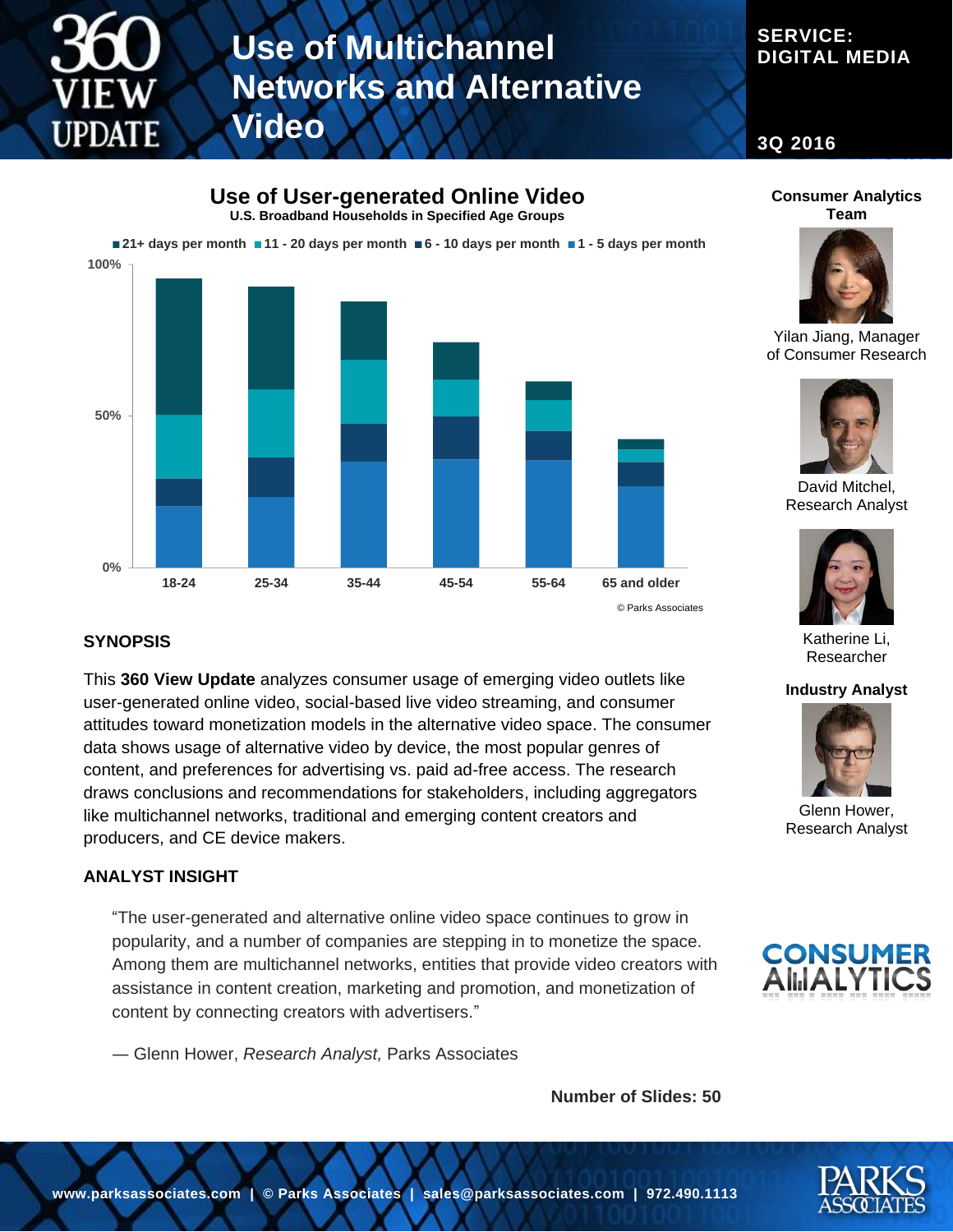

# **Use of Multichannel Networks and Alternative Video**

### **SERVICE: DIGITAL MEDIA**

**3Q 2016**

## **CONTENTS**

- **About the Research**
- **Previous Research**

**Industry Insight**

**Key Findings**

**Recommendations**

#### **Use of Alternative Video:**

- Monthly Use of User-generated Online Video (Q2/16)
- Use of User-generated Online Video by Age (Q2/16)
- Use of User-generated Online Video by Gender (Q2/16)
- Use of User-generated Online Video by Education (Q2/16)
- Weekly Use of User-generated Online Video on Specified Devices (Q2/16)
- Weekly Use of User-generated Online Video on Specified Devices by Age (Q2/16)
- Average Weekly Number of Hours Watching User-generated Online Video on Specified Devices (Q2/16)
- Average Weekly Number of Hours Watching User-generated Online Video on Specified Devices (Q2/16)
- Average Weekly Number of Hours Watching User-generated Online Video on Specified Devices by Age (Q2/16)

#### **Types of Alternative Video:**

- Frequency of Viewing of User-generated Online Video Types (Q2/16)
- % Viewing User-generated Online Video on a Weekly Basis by Age (Q2/16)
- % Viewing User-generated Online Video on a Weekly Basis by Age (Q2/16)
- % Using Live Streaming Apps for Specified Functions (2015 - 2016)
- Frequency of Using Live Streaming Apps for Specified Functions (Q2/16)
- Average Number of Days Using Live Streaming Apps for Specified Functions Over the Last 30 Days by Age (Q2/16)
- Average Number of Days Using Live Streaming Apps for Specified Functions Over the Last 30 Days by Children at Home (Q2/16)
- Frequency of Viewing Video Using Live Streaming Apps by Pay-TV Subscription (Q2/16)

#### **Business Models:**

- Engagement in Video Monetization Methods (Q2/16)
- Engagement in Video Monetization Methods by Age (Q2/16)
- Engagement in Video Monetization Methods by Pay-TV Subscription (Q2/16)

#### **Content Discovery:**

- Top Ranked Sources Used When Looking for New Videos (Q2/16)
- Frequency of Discovering Online Videos from Specified Sources (Q2/16)